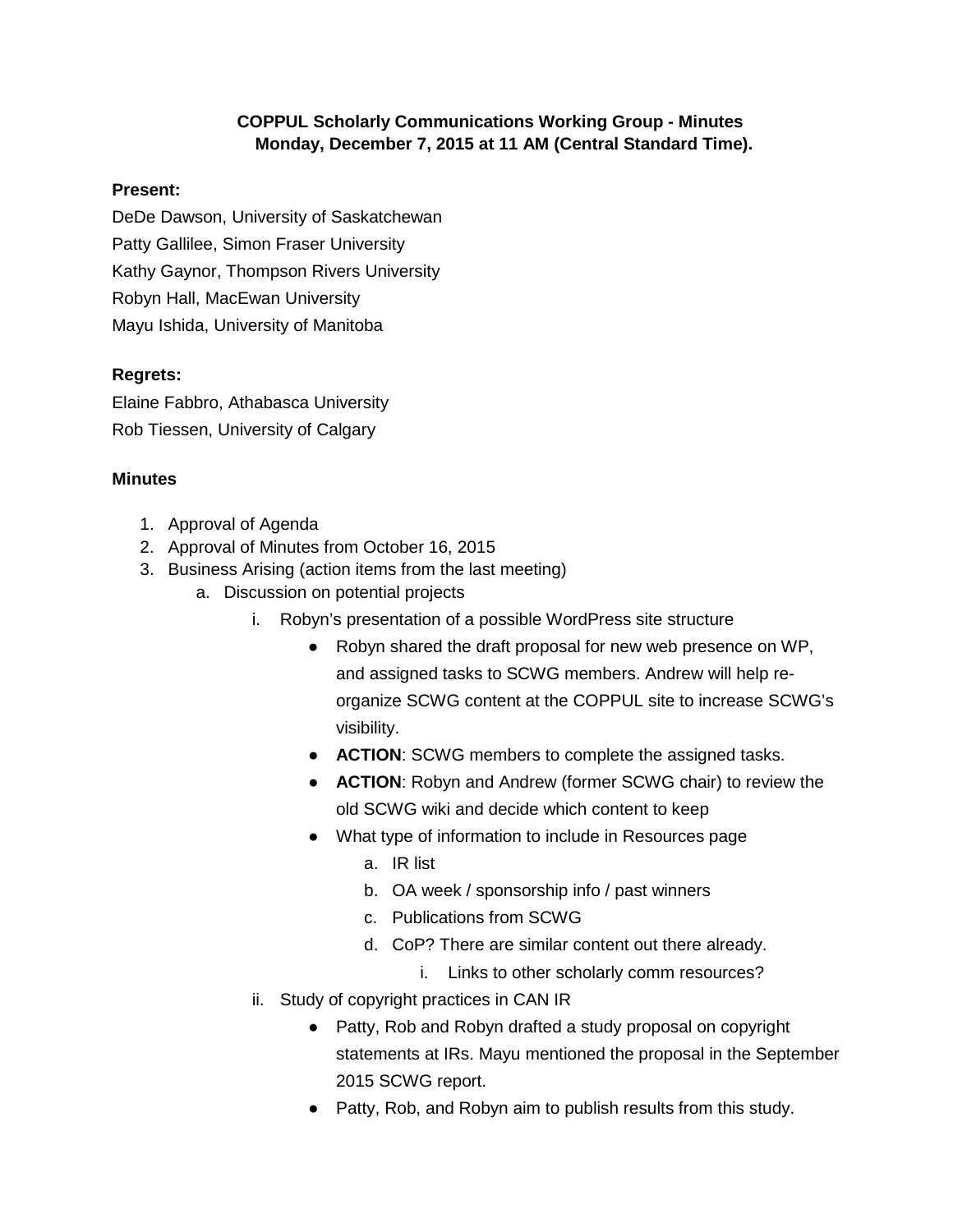- **ACTION: Patty, Rob and Robyn to investigate how to obtain** ethics approval for the project. (To which Research Ethics Board (SFU, Calgary, MacEwan), should we submit an ethics application?)
	- a. Ethics application to be submitted to Jan 15 at MacEwan
		- i. Lit review, survey, method (content analysis, copyright info communicated through IR website and item records)
		- ii. Focus on research journal publications, OA mandates & Repository workflows across Canada.
	- b. Will apply at SFU and Calgary next
- **iii. ACTION**: everyone to add to a list of questions/requests received from researchers re: the new Tri-Agency OA policy between August 2015 and January 2016: **ONGOING** [*internal link removed*]
- b. COPPUL SCWG sponsorship for 2015 Open Access Week
	- i. Mayu circulated the call for proposal at the beginning of August.
	- ii. DeDe, Patty, and Robyn deliberated on sponsorship applications, and selected winners: SFU/UBC (joint application) and UWinnipeg
	- iii. **ACTION**: Alison Griffin (COPPUL Project Officer) to announce the sponsorship winners through COPPUL channels (website, listservs, Twitter)
	- iv. Feedback:
		- Previous winners' talks were no longer available through the links provided. Need to make sure that SCWG is archiving the talks.
		- Application form should be turned into a Google form/something that can be completed and submitted online.
		- Be clear among ourselves (COPPUL admin/SCWG) about the responsibilities of COPPUL (sponsorship payment, announcement, archiving) and SCWG (application review/deliberation).
		- Where to announce the CFA and winner (on the new WordPress site).
		- Sending out the CFA earlier (in July?). Make it clear on what expenses the sponsorship could be used toward.
	- **v. ACTION**: Mayu to coordinate with COPPUL team re: clarifying the responsibilities and updating the form
	- **vi. ACTION:** Patty to follow up with SFU/UBC winner re: archiving the talk, and asking Alison to upload the link to the archived/IR version to COPPUL site
		- Patty's update re: SFU/UBC talk: The recording is with the organizers who are waiting on a final speaker release. When that is complete, the recording will be made available on SFU/UBC institutional repositories. As it stands, there are no instructions for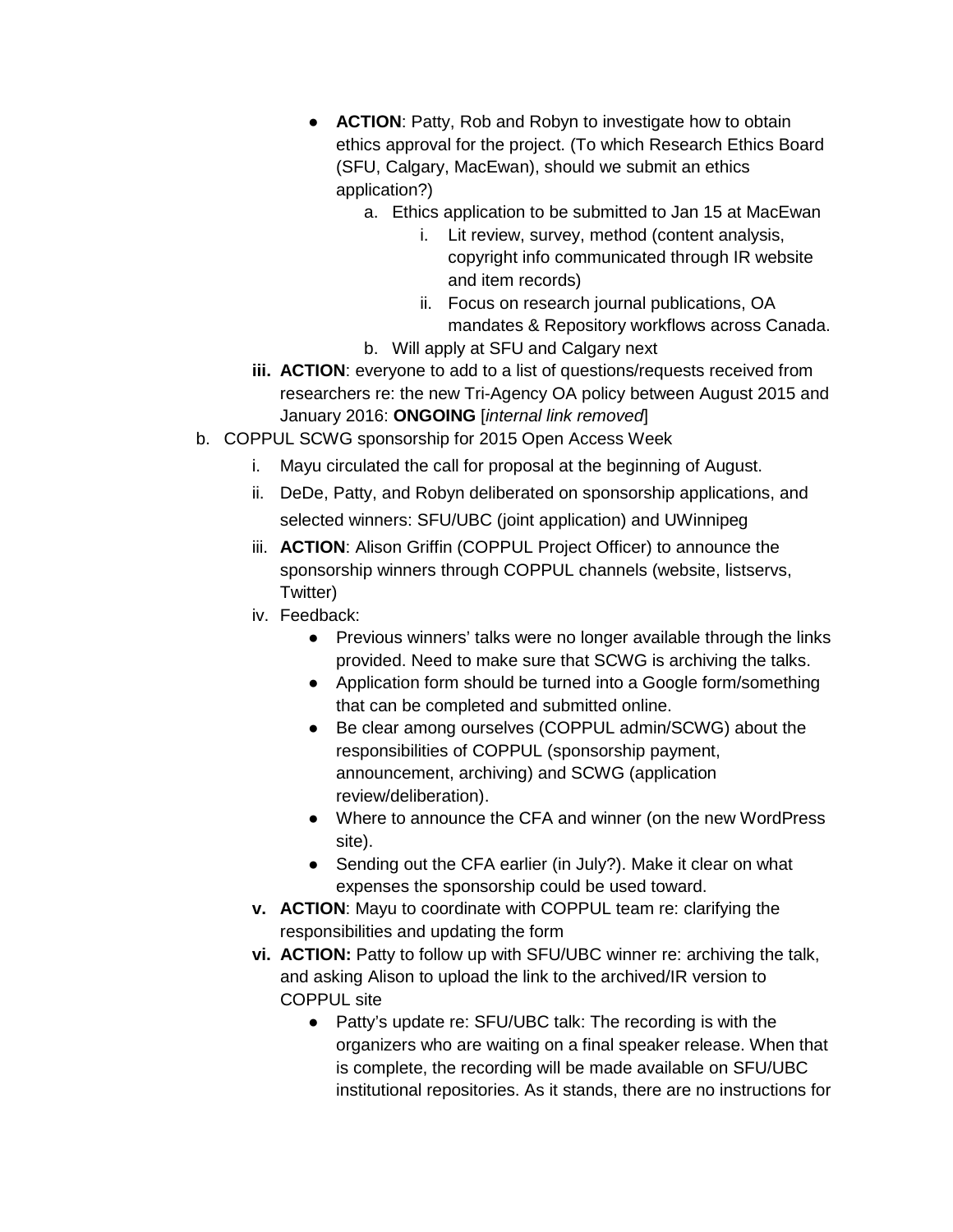the grant recipient explaining how to notify COPPUL of the location of the archived recording.

- vii. There will be a link from the WordPress site to the archived version.
- c. New SCWG members
	- i. Provincial representative: John Tooth (Winnipeg, MB) resigned. Four nominations were received for a new provincial rep.
		- SCWG has no formal selection process, and will establish one for the future. Meanwhile, SCWG considered the following factors in selection:
			- a. Current/future provincial representation within SCWG Will need reps from BC and SK in 2017
			- b. Size of a rep's institution May need more representation of small/medium institutions
		- **ACTION:** Mayu to draft a selection criteria based on the discussion **COMPLETE** [*internal link removed*]
		- **ACTION**: Mayu to email the SCWG members a list of nominee names as well as other information submitted (nomination letters). SCWG members to cast a vote based on the information. **COMPLETE**
	- ii. At the next meeting, we will review the terms of membership to be clear about the membership selection criteria (rep of provinces, institution size).
		- May recommend changes to the terms of membership?
	- iii. **ACTION**: Mayu to check with Andrew whether the terms of membership should be changed based on the selection criteria. (Ask for clarification re: who selects a new member? Make it clear in the terms that SCWG make a recommendation, and Board of directors approve it?)
	- iv. Feedback: From the candidate's perspective, the selection criteria was not clear. The call for candidacy should be sent out with more guidance.
- d. CRKN/CARL joint meeting in October 2015
	- i. Andrew and Elaine are attending the meeting.
	- ii. **ACTION**: Andrew to pass the meeting agenda and information/notes from the meeting re: OA and scholarly communications activities in Canada **COMPLETE**
- 4. New Business
	- a. Meeting times for Spring/Summer 2016
		- i. Break in July and August, and come back in September
		- ii. Fixed day/time?